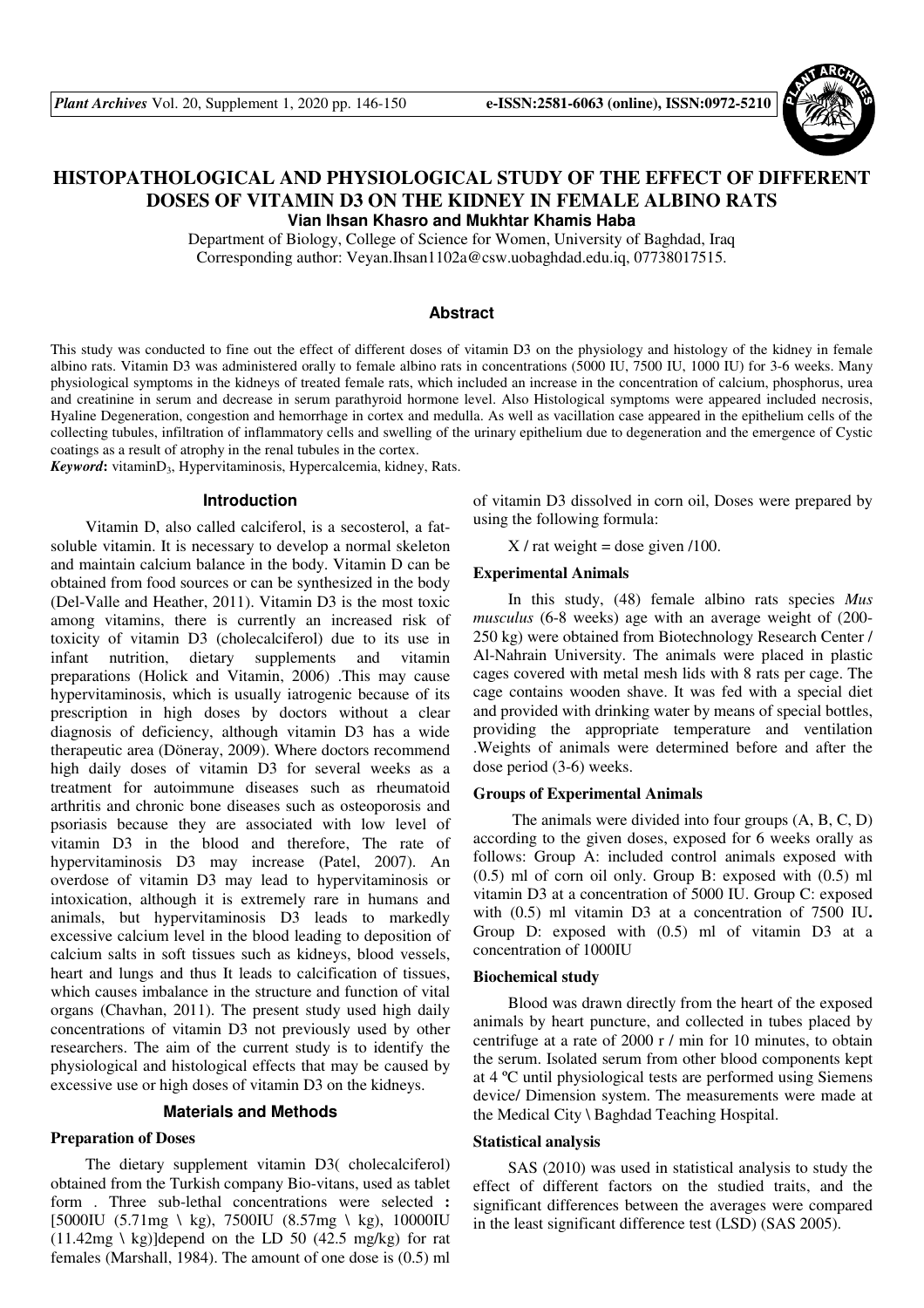## **Histological study**

Bancroft and Steven's method (Bancroft and Stevens, 2010) was used to prepare tissue sections. The animals were sacrified after anesthetizing them with chloroform. to remove kidney after making longitudinally incision in the abdomen and kept in the Aqueous Bouin's Solution for (22-24) hours, Then samples were transferred to 70% alcohol until the tissue sections were prepared. The slides were stained with hematoxylin-eosin. Microscopic slides were examined and photographed by using a light microscope (Olympus (Japan)) with camera (Meiji (Japan)).

#### **Results and Discussion**

### **Clinical signs**

Toxicity of vitamin D3 had shown some side effects in the behavior of the exposed individuals. Neurological signs such as aimless running were observed, especially in the first week of the dose and increased with the duration of the dose, accompanied by a decrease in feed intake and an increase in drinking water, especially in latest weeks significantly. An increase in diuresis was also observed in some groups, especially in group D, this is attributed to the increased level of calcium and urea. Diarrhea was observed in some members of group C and group D. Difficulty in breathing and movement was observed in the last week of the exposure, these behavioral symptoms. This is identical to Chavhan *at .el* (2011) and Soad *at .el* (2018). Mortality was also seen in group C, D, but in small numbers due to individual differences during adaptability and resistance to toxic effects.

### **Changes in Body Weights**

Statistical results showed a significant decrease (p  $\leq 0.05$ ) in body weight rate after treatment with dietary supplement compared with control group, the lowest body weight was  $(186.50 \pm 11.50)$  g at group D for six weeks as shown in the table (1). due to the loss of appetite for the rat due to the high level of calcium and phosphate in the blood, especially in the last week, which leads to hypercalcemia due to the toxicity of vitamin D3 and thus led to reduced consumption of food based on the stored glycogen in the liver for a period of time and then the depletion of the glycogen in the liver led to its dependence on the glycogen stored in the skeletal muscle to release glucose to perform the functional requirements of the body and continued reliance on the muscle stock leads to a decrease in the amount of muscle mass and thus Low body weight (Soad e*t el*., 2018).

**Table 1 :** Effect of Dietary Supplement Vitamin D3 on Body Weights Rate After (3) and (6) Weeks

| .            |                      |                     |                      |
|--------------|----------------------|---------------------|----------------------|
| Group/Weight | <b>Before</b>        | After 3 weeks       | After 6 weeks        |
| A(Control)   | B219.75±10.73a       | $A264.50\pm13.52a$  | $A267.25 \pm 13.12a$ |
|              | $A229.50 \pm 5.57a$  | $A237.50\pm5.60b$   | $A229.50\pm5.45h$    |
|              | $A236.25 \pm 5.18a$  | $A228.75 \pm 8.43b$ | $A216.75 \pm 11.27$  |
|              | $A231.75 \pm 10.54a$ | $A222.25 \pm 11.60$ | $B186.50 \pm 11.50c$ |
| SD           | 28.273               |                     |                      |

Means with a different small letter in the same column significantly different (P<0.05) Means with a different capital letter in the same row significantly different (P<0.05

#### **Biochemical Alterations**

Statistical results of the present study showed a significant increase in the concentration of calcium and phosphorus in the serum of rats treated with vitamin D3  $(p<0.05)$  level compared to the control group and increases with increasing concentration and duration of dosage as it causes the toxicity of vitamin D3 which increases the level of calcium in the blood by increasing Resorption / mobilization of calcium from the bone, increased calcium absorption by the intestine and reduced calcium absorption by the kidneys, at the end is a high concentration of calcium level in the blood (Price and Buckley, 2001). The significant increase in plasma phosphorus levels in this study corresponds to the results of previous studies resulting from vitamin toxicity, It

also showed a significant increase in urea and creatinine concentration in the serum of exposed rats. These results correspond to the study of to Chavhan e*t al.* (2011), who referred that the increase is due to the toxic effect of vitamin D3 in the kidneys. The rise in both urea and creatinine depends on the high rate of glomerular filtration. Or the increase due to the effectiveness of renal nephrons as a result of failure in kidney function (Mendelssohn et al., 1999; Guyton and Hall, 2006). The increase in urea concentration due to nephritis is attributed to the current histological study. The present study also showed a significant decrease in PTH level compared with the control group due to high blood calcium level and increased vitamin D3 level which inhibit the secretion of this hormone as shown in the table (2).

**Table 2 :** Show the effect of vitamin D3 on the concentration of phosphorurs, calcium, urea, creatinine, and PTH in serum albino rats (Average  $\pm$  standard error) for 3 and 6 weeks.

| <b>LSD</b> | <b>Experimental group</b><br>F for six weeks of doses<br>Mean $\pm SD$ | <b>Experimental group</b><br>for three weeks of doses s<br>Mean ±SD | Group      | <b>Parameter</b> |  |
|------------|------------------------------------------------------------------------|---------------------------------------------------------------------|------------|------------------|--|
|            | A $37.00 \pm 2.00$ c                                                   | B $33.00 \pm 1.00$ d, c                                             | A(Control) | Urea             |  |
| 3.6002     | A $48.50 \pm 0.50$ a,b                                                 | B $26.50 \pm 1.50$ d                                                | Group B    |                  |  |
|            | A $46.50\pm0.50$ b                                                     | B 38.00±1.00 b                                                      | Group C    | (IU/L)           |  |
|            | A $50.00 \pm 0.00$ a                                                   | A 46.00±1.00 a                                                      | Group D    |                  |  |
|            | A $0.41 \pm 0.01$ b                                                    | A $0.36 \pm 0.04$ c                                                 | A(Control) |                  |  |
| 0.0588     | A $0.51 \pm 0.01$ a                                                    | B $0.36 \pm 0.01$ c                                                 | Group B    | Creatinine       |  |
|            | A $0.52 \pm 0.01$ a                                                    | A $0.41 \pm 0.005$ b, c                                             | Group $C$  | (IU/L)           |  |
|            | A $0.56 \pm 0.02$ a                                                    | , B $0.47 \pm 0.01$ a                                               | Group D    |                  |  |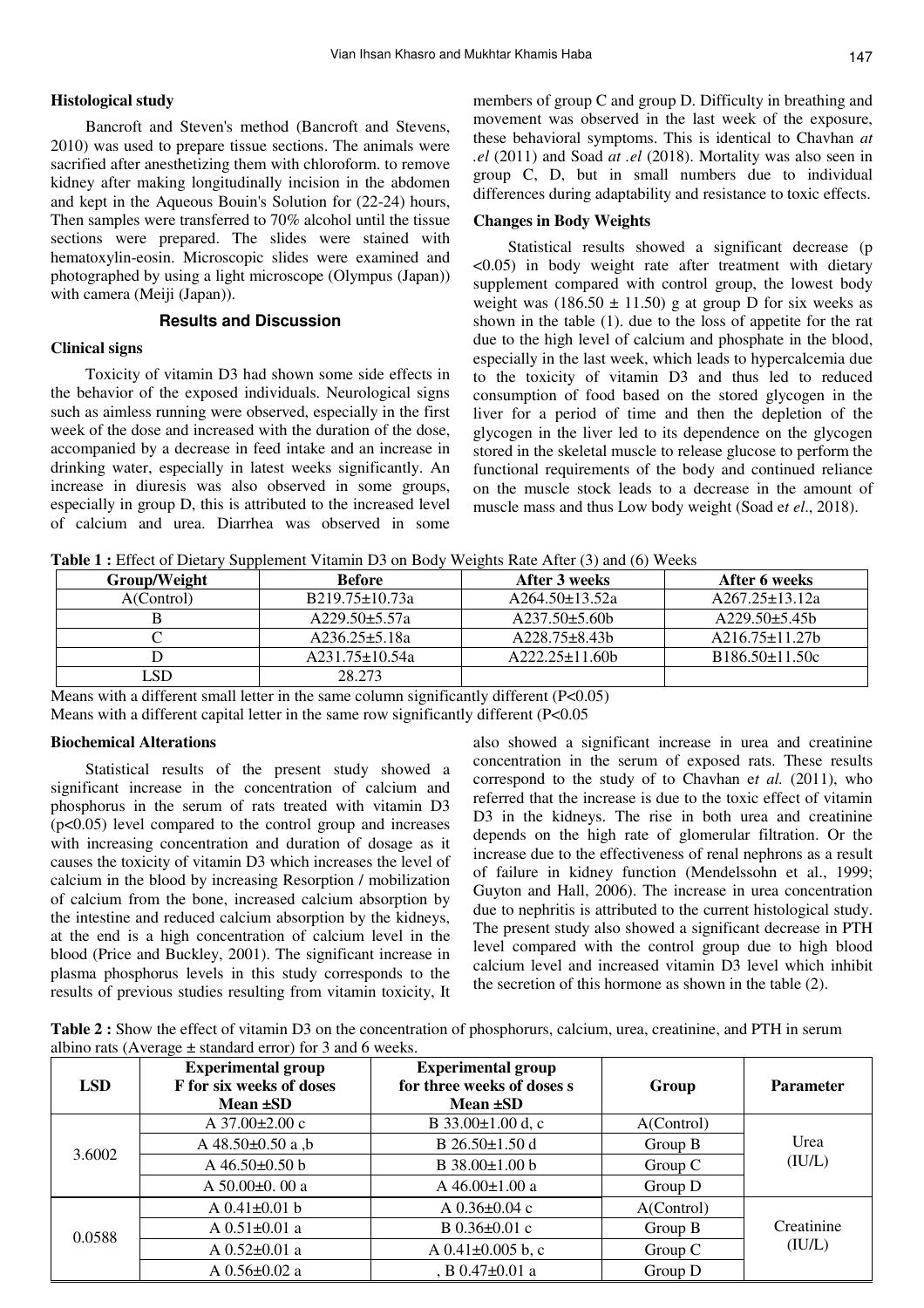Histopathological and physiological study of the effect of different doses of vitamin D3 on the kidney in female albino rats

| 0.8625 | $B$ 3.20 $\pm$ 0.10 c                 | $A$ 4.11 $\pm$ 0.01 b        | A(Control) |                      |  |
|--------|---------------------------------------|------------------------------|------------|----------------------|--|
|        | $A$ 4.15 $\pm$ 0.15 b                 | $A\,4.48\pm0.48$ b           | Group B    | Phosphors            |  |
|        | A $6.42 \pm 0.51$ a                   | A $5.65 \pm 0.05$ a          | Group C    | (IU/L)               |  |
|        | $A$ 7.15 $\pm$ 0.15 a                 | B $6.20 \pm 0.10$ a          | Group D    |                      |  |
|        | A $9.25 \pm 0.25$ c                   | A $9.05 \pm 0.05$ b          | A(Control) |                      |  |
| 0.5189 | A $10.80 \pm 0.10$ b                  | B 9.20±0.10 b                | Group B    | Calcium              |  |
|        | A $10.85 \pm 0.50$ b                  | B 9.50±0.20 a, b             | Group C    | (IU/L)               |  |
|        | A 12.60±0.30 a                        | B 9.95±0.05 a                | Group D    |                      |  |
|        | A $2.20 \pm 0.10$ a                   | A $2.00\pm0.01$ a            | A(Control) |                      |  |
| 0.2998 | B 1.65±0.05 b                         | A $2.05 \pm 0.05$ a          | Group $B$  | <b>PTH</b><br>(IU/L) |  |
|        | B 1.40±0.02 b                         | A $1.70 \pm 0.10$ b          | Group C    |                      |  |
|        | A $1.02 \pm 0.02$ c<br>$\overline{a}$ | A $1.25 \pm 0.05$ c<br>$  -$ | Group D    |                      |  |

Means with a different small letter in the same column significantly different (P<0.05) Means with a different capital letter in the same row significantly different (P<0.05)

#### **Histological changes**

#### **Histological structure of the kidneys in the control group**:

Microscopic examination of the kidney tissue sections in rats from the control group showed that the kidneys consist of the outer cortex region containing the urinary filtration units Glomerulus and proximal and distal renal tubules and the kidneys are surrounded by a thin layer of connective tissue called capsule. The inner medulla region consists of ascending and descending limb of Henle loop as well as collecting tubes Fig. 1 (A,B)



**Fig. 1** :**A-** cross-section of rat kidney tissue in the control group in the cortex region show glomerulus (G), proximal convoluted tubule (PT), distal convoluted tubule (DT) and collecting tubules (CT) H&E staining(40x). **B-** medulla region show collecting tubules (Ct), descending tube of Henle loop (tn), and thick ascending arm of loop of Henle (Ts) (H&E) staining(40x).

### **Histopathological changes of the kidneys in the treated groups in concentrations, (5000, 7500, 1000) IU of the vitamin D3 supplement for three weeks**:

Histological sections of the kidneys treated with a concentration of 5000 IU showed the appearance of hemorrhage as well as the vacuolation in the epithelium of the collecting tubules in the medulla region as in Fig.2 (A). The histological sections of the kidneys in the treated group with a concentration of 7500 IU showed the presence of necrosis in the affected areas and shrinkage in some urinary glomeruli as in Fig. 2(B) which may be due to the attempt of glomerular cells, especially Podocyte, to counter the toxicity

of the vitamin through hypertrophy with the expansion of capillary blood vessels as cellular responses due to the vitamin and the proportion of vitamin because the output is through the portfolio of Bowman and renal tubules (White *et al*., 1984). Histological sections of the kidneys treated with a concentration of 1000 IU showed blood congestion in the tissue of the cells between the tubules collecting in the medulla region, also accompanied by infiltration of inflammatory cells and swelling of the urinary epithelium may be due to hydropic degeneration (Kumar *et al*., 2007) as in Fig. 2 (C).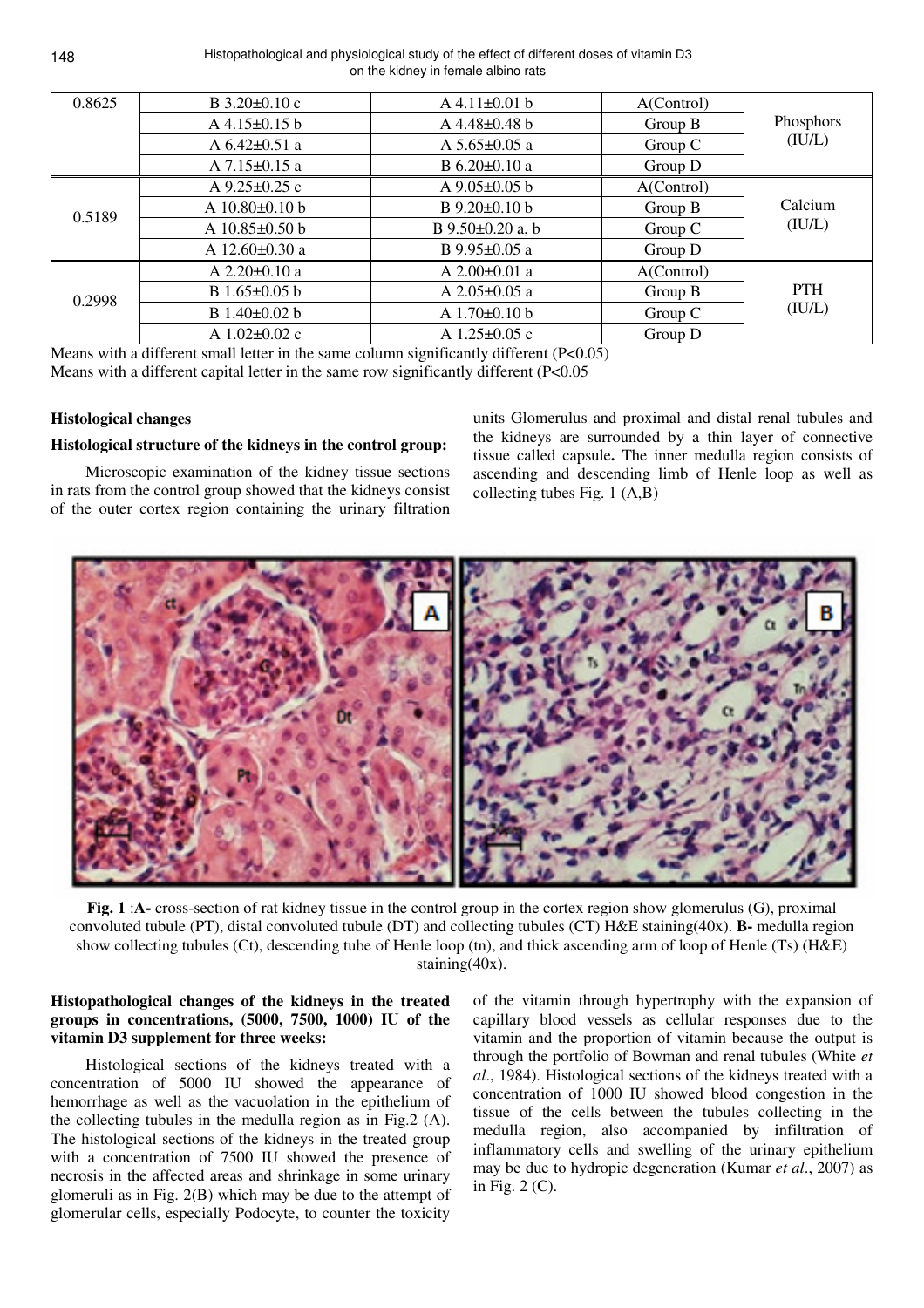

**Fig. (2): A-** cross section of rat kidney tissue treated with a concentration of 5000IU of vitamin D3 for three weeks shows hemorrhage(H) in renal tubules of the cortex region, vacuolation in epithelial cells of renal tubule (H&E) staining(40x) .**B-** cross section of rat kidney tissue treated with a concentration of 7500IU of vitamin D3 for three weeks necrosis(N) H&E staining(40x) .**C-** longitudinal- section in the rat kidney tissue treated with 1000IU concentration of vitamin D3 for three weeks shows infiltration of inflammatory cells (IN) and swelling of the renal tubule epithelial cells  $(\rightarrow)$  and bloody congestion in the medulla region  $(\rightarrow)$  H&E staining(40x).

## **Histopathological changes of the kidneys in the treated group with a concentration (5000, 7500, 1000) IU of vitamin D3 supplementation for six weeks**:

Histological sections of the kidneys in treated with a concentration of 5000 IU showed congestion among the renal tubules with the appearance of Cystic due to the occurrence of atrophy of the renal tubules and hemorrhage in the area of the cortex as in Fig.3 (A). The histologic sections of the kidneys in treated with a concentration of 7500 IU showed infiltration in inflammatory cells in the cortex area with simple blood congestion and necrosis of kidney tissue and swelling of the epithelial cells of renal tubules as in Fig.3 (B). Histological sections of the kidneys in treated with a concentration of 1000 IU showed bloody congestion with hyaline degeneration more than the previous concentrations

in the medulla region as in Fig. 3 (C), which gave a homogeneous structure with no cell boundaries. This pathological effect may be caused by cell damage, and the accumulation of abnormal proteins resulting from the decomposition of amino acids, especially immunoglobulin and carbohydrates (Stevens and Human. 2005). The atrophy of epithelial cells was accompanied by the occurrence of blood congestion and hemorrhage in the medulla region as well as the case of infiltration of inflammatory cells, these results correspond to the same in the study of Soad e*t al.* (2018) and Kocher *et al.* (2010). Hemorrhage may be due to the persistent inflammation caused by the persistent vitamin effect, especially at 7500 IU concentration within 3 weeks of dosing (Mahmoud *et al*., 1984). This is indicated to Chavhan e*t al.* (2011) and Soad e*t al.* (2018)



**Fig. 3 : A-** longitudinal-section of treated rat kidney tissue at 5000 IU concentration of vitamin D3 for six weeks shows the blood congestion (CO) among the renal tubules, hemorrhage (H) in the cortex and atrophy of the renal tubules (C.A) H&E staining (10x) .**B-** cross-section of treated rat kidney tissue at 7500 IU concentration of vitamin D3 for six weeks shows congestion (CO), infiltration of inflammatory cells (IN), necrosis in the cortex (N), swelling of renal tubule epithelial cells  $(\rightarrow)$  H&E staining (40x). **C**- cross section in kidney tissue treated with 1000 IU concentration of vitamin D3 for six weeks shows congestion (CO), hemorrhage (H), hyaline degeneration (HY) in the medulla region H&E staining (40x).